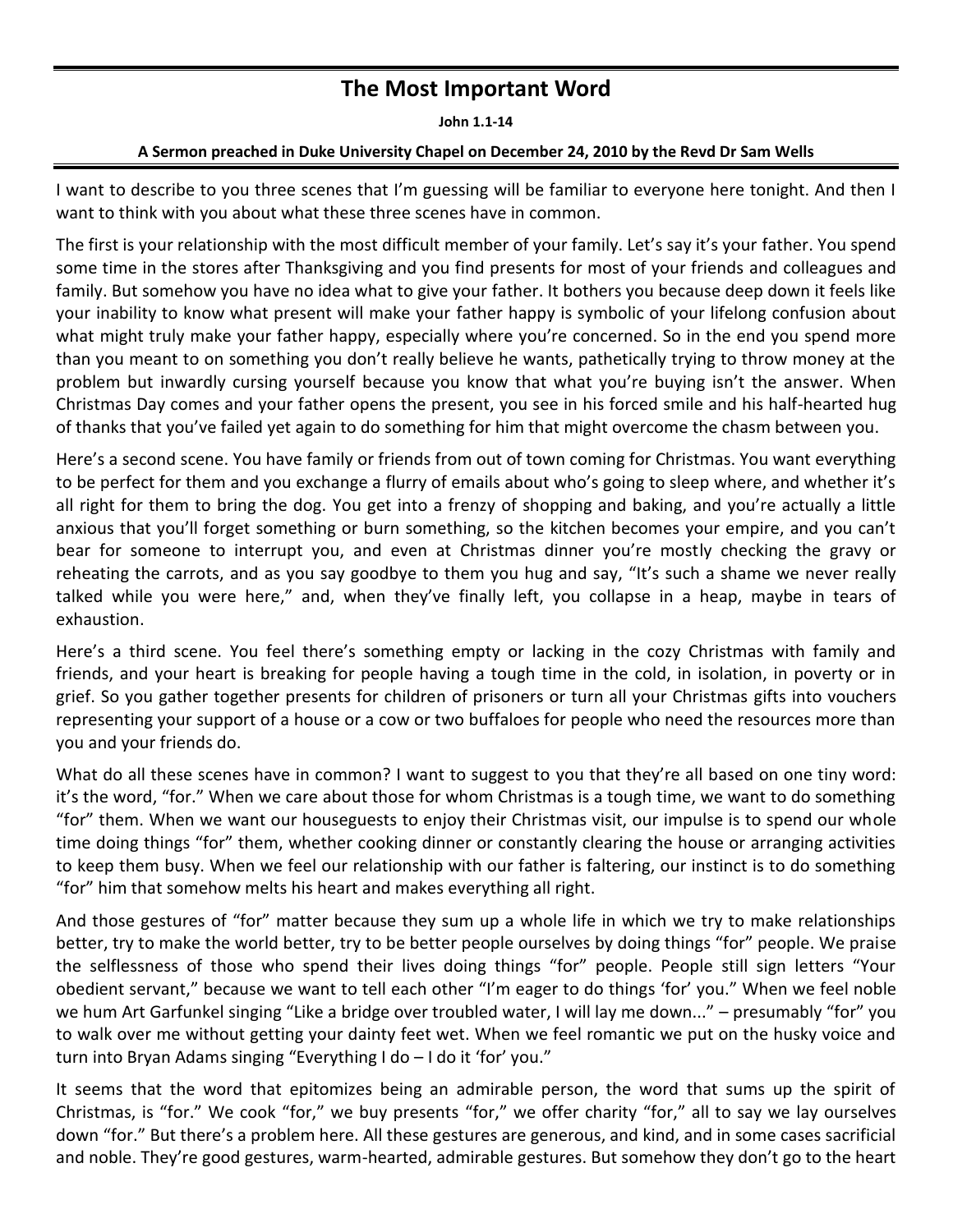of the problem. You give your father the gift, and the chasm still lies between you. You wear yourself out in showing hospitality, but you've never actually had the conversation with your loved ones. You make fine gestures of charity, but the poor are still strangers to you. "For" is a fine word, but it doesn't dismantle resentment, it doesn't overcome misunderstanding, it doesn't deal with alienation, it doesn't overcome isolation.

Most of all, "for" isn't the way God celebrates Christmas. God doesn't set the world right at Christmas. God doesn't shower us with good things at Christmas. God doesn't mount up blessings upon us and then get miserable and stroppy when we open them all up and fail to be sufficiently excited or surprised or grateful. "For" isn't what God shows us at Christmas.

In some ways we wish it was. We'd love God to make everything happy and surround us with perfect things. When we get cross with God, it's easy to feel God isn't keeping this side of the bargain – to do things "for" us now and forever.

But God shows us something else at Christmas. God speaks a rather different word. The angel says to Joseph, "'Behold, the virgin shall conceive and bear a son, and they shall name him Emmanuel,' which means, 'God is with us.'" And then in John's gospel, we get the summary statement of what Christmas means: "The Word became flesh and lived with us." It's an unprepossessing little word, but this is the word that lies at the heart of Christmas and at the heart of the Christian faith. The word is "with."

Think back to the very beginning of all things. John's gospel says, "The Word was with God. He was in the beginning with God. Without him not one thing came into being." In other words, before anything else, there was a "with." The "with" between God and the Word, or as Christians came to call it, between the Father and the Son. "With" is the most fundamental thing about God. And then think about how Jesus concludes his ministry. His very last words in Matthew's gospel are, "Behold, I am with you always." In other words, there will never be a time when I am not "with." And at the very end of the Bible, when the book of Revelation describes the final disclosure of God's everlasting destiny, this is what the voice from heaven says: "Behold, the home of God is with mortals. He will dwell with them as their God; they will be his peoples, and God himself will be with them."

We've stumbled upon the most important word in the Bible – the word that describes the heart of God and the nature of God's purpose and destiny for us. And that word is "with." That's what God was in the very beginning, that's what God sought to instil in the creation of all things, that's what God was looking for in making the covenant with Israel, that's what God coming among us in Jesus was all about, that's what the sending of the Holy Spirit meant, that's what our destiny in the company of God will look like. It's all in that little word "with." God's whole life and action and purpose are shaped to be "with" us.

In a lot of ways, "with" is harder than "for." You can do "for" without a conversation, without a real relationship, without a genuine shaping of your life to accommodate and incorporate the other. The reason your Christmas present for your father is doomed is not because "for" is wrong, not because there's anything bad about generosity; it's because the only solution is for you and your father to be "with" each other long enough to hear each others' stories and tease out the countless misunderstandings and hurts that have led your relationship beyond the point of being rescued by the right Christmas present. The reason why you collapse in tears when your guests have gone home is because the hard work is finding out how you can share the different responsibilities and genuinely be "with" one another in the kitchen and elsewhere that make a stay of several nights a joy of "with" rather than a burden of "for." What makes attempts at Christmas charity seem a little hollow is not that they're not genuine and helpful and kind but that what isolated and grieving and impoverished people usually need is not gifts or money but the faithful presence "with" them of someone who really cares about them as a person. It's the "with" they desperately want, and the "for" on its own (whether it's food, presents or money) can't make up for the lack of that "with."